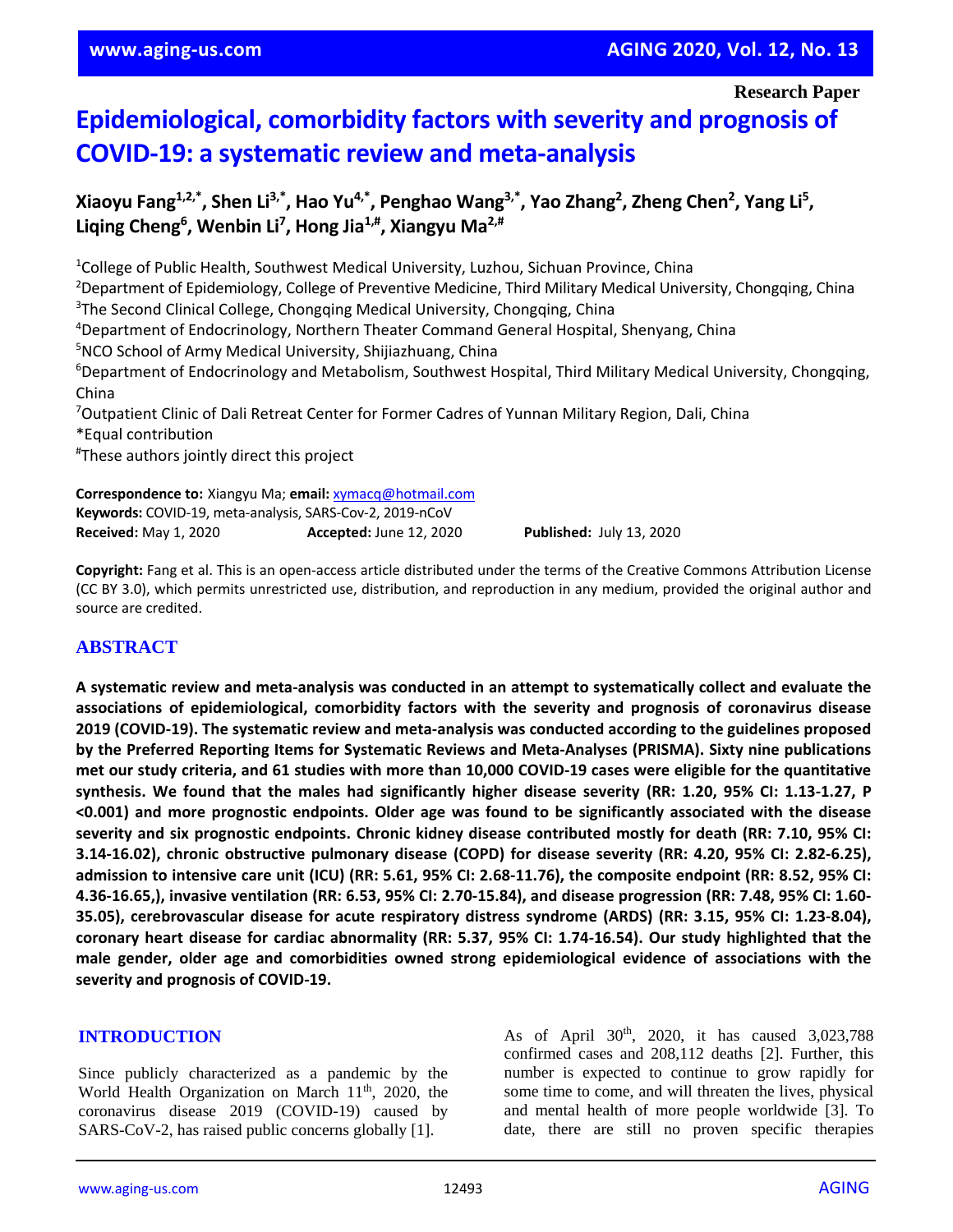available for COVID-19, other than supportive cares [4, 5]. It's a matter of urgency that identifying potential factors affecting the severity and prognosis of COVID-19, and implementing individualized treatment, focused prevention and nursing.

Case-series or retrospective cohort studies have initially explored the associations of epidemiological, comorbidity factors with severity and prognosis of COVID-19 [the multi-stage endpoints including disease severity, acute respiratory distress syndrome (ARDS), an intensive care unit (ICU), the use of mechanical ventilation, or death, etc.] [6–13]. Huang et al. first explored the contribution of demographic and comorbidity factors for ICU admission in 41 COVID-19 cases, and got null results [6]. Further, they conducted a retrospective cohort study with 137 discharged and 54 patients who died, and concluded older age and comorbidities were associated with prognosis of COVID-19 [7]. Meanwhile, in another study with 201 patients, Wu et al. found that older age was associated with higher risk of ARDS and death [8]. A study with 1,590 patients revealed that comorbidities were associated with poorer clinical outcomes [9]. Of note, some studies reported inconsistent, even contradictory conclusions, which might be caused by limited sample size or low endpoint rate [10–13]. Besides, reporting of the same patients in different articles was another concern [14]. Against this context, a thorough understanding of the epidemiological and comorbidity factors upon COVID-19 is urgently warranted. Herein, a systematic review and meta-analysis was conducted to sought to collect and comprehensively evaluate the associations of epidemiological, comorbidity factors with the severity and prognosis of COVID-19.

# **RESULTS**

#### **Study characteristics**

Figure 1 presents the PRISMA flow diagram of this study. First, an initial search generated 2,992 potentially relevant papers, of which 2001 identified form Pubmed, and 991 from medRxiv or bioRxiv. After a number of screenings, 69 studies were identified (Supplementary Table 1). Of them, 67 (97.1%) reported Chinese COVID-19 patients, and 2 from either Japan or Singapore. The case number of each study ranged from 21 to 1780, with a mean of 218. The NOS score ranged from 5 to 7, which means a moderate methodological quality. Of the 69 publications, 2 duplicated studies (endpoints, exposure indicators and populations are completely covered by other studies), 4 studies with unique endpoints (survival ≤3d, refractory, liver injury, and time since symptom onset  $> 10$  days), and 2 studies with different grouping methods for disease severity were excluded, which resulted that 61 studies were eventually eligible for the quantitative synthesis (Supplementary Table 1).

#### **Quantitative data synthesis**

The forest plots for all quantitative data synthesis of the epidemiological, comorbidity factors with severity and prognosis of COVID-19 were shown in supplementary materials (Supplementary Figures 1–120). Table 1 presents the quantitative results for the associations of the dichotomous epidemiological, comorbidity factors with severity of COVID-19. First, we found that the males had significant higher disease severity (RR: 1.20, 95% CI: 1.13-1.27, P <0.001, No. of cases: 8916). Besides, comorbidities, including any comorbidities, hypertension, diabetes, malignancy, cardiovascular disease, coronary heart disease, cerebrovascular disease, cardiovascular/cerebrovascular disease, chronic obstructive pulmonary disease (COPD), respiratory system disease, chronic kidney disease, hepatitis B infection, and digestive disease were significantly associated with the disease severity (all  $P < 0.05$ ). Of them, the top 3 effect sizes for the severity of COVID-19 were detected for COPD (RR: 4.20, 95% CI: 2.82- 6.25, P<0.001), respiratory system disease (RR: 3.25, 95% CI: 2.48-4.27, P<0.001), and cerebrovascular disease (RR: 2.77, 95% CI: 1.70-4.52, P<0.001).

We also explored the associations of the dichotomous epidemiological, comorbidity factors with prognosis of COVID-19 (Supplementary Table 2, and Table 2). The males had higher risk of developing the endpoints including death, ARDS, admission to ICU, invasive ventilation, and cardiac abnormality. Hypertension was found to be associated with all seven endpoints, cardiovascular disease and cerebrovascular disease with 6 (except for disease progression), respiratory system disease with 6 (except for Cardiac abnormality), COPD with 5 (except for ARDS and cardiac abnormality), diabetes with 5 (except for the composite endpoint, cardiac abnormality), malignancy with 2 (death, and admission to ICU), etc. Among them, chronic kidney disease contributed mostly for death (RR: 7.10, 95% CI: 3.14-16.02, P<0.001), COPD for admission to ICU (RR: 5.61, 95% CI: 2.68-11.76, P<0.001), the composite endpoint (RR: 8.52, 95% CI: 4.36-16.65, P<0.001), invasive ventilation (RR: 6.53, 95% CI: 2.70-15.84, P<0.001), and disease progression (RR: 7.48, 95% CI: 1.60-35.05, P =0.011), cerebrovascular disease for ARDS (RR: 3.15, 95% CI: 1.23-8.04, P =0.016), coronary heart disease for cardiac abnormality (RR: 5.37, 95% CI: 1.74-16.54, P =  $0.003$ ). Besides, the associations of continuous age with severity and prognosis of COVID-19 were presented in Table 3. Older age was found to be significantly associated with the disease severity and six endpoints (all P value <0.001, except a marginal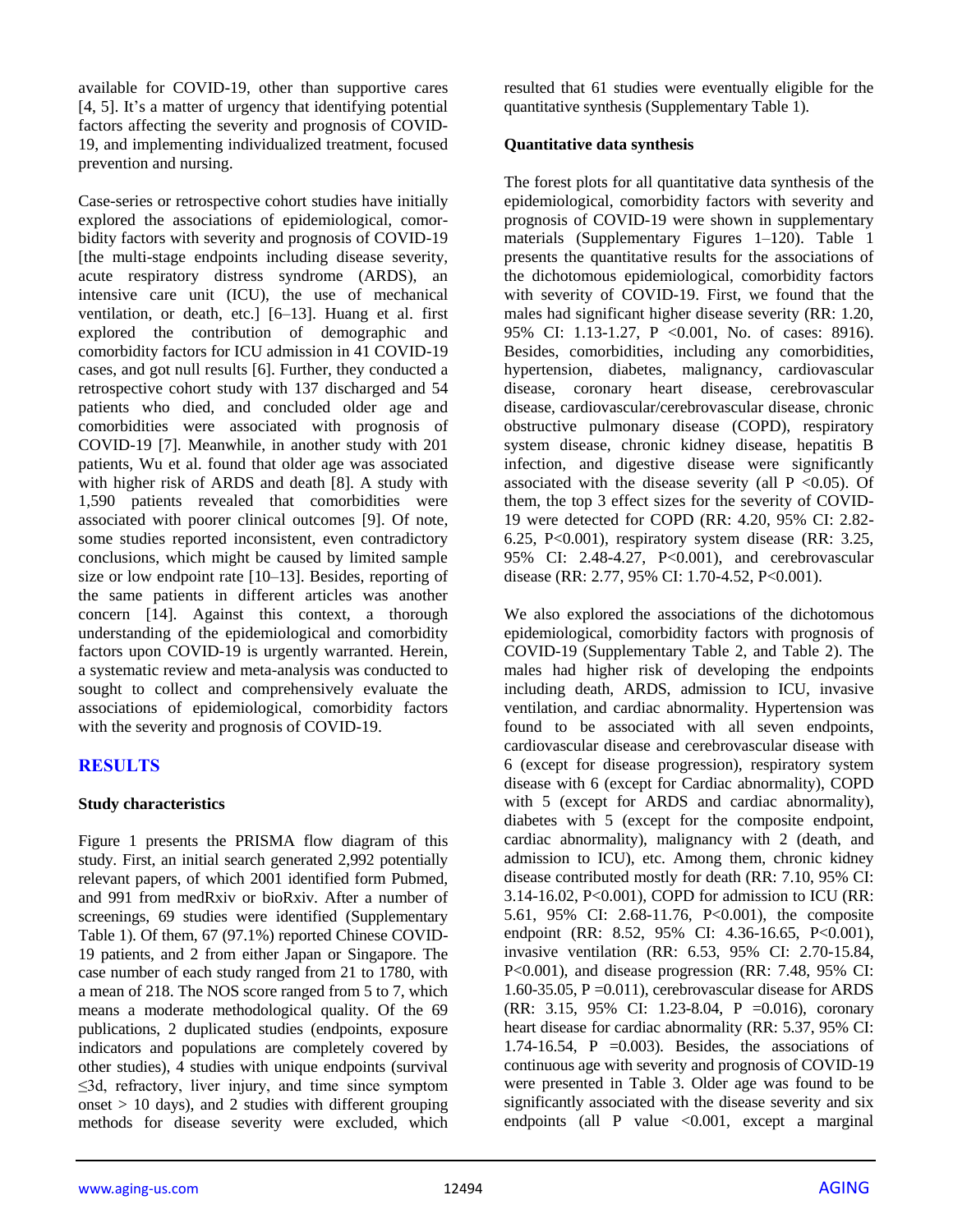

From: Moher D, Liberati A, Tetzlaff J, Altman DG, The PRISMA Group (2009). Preferred Reporting /tems for Systematic Reviews and Meta-Analyses: The PRISMA Statement. PLoS Med 6(7): e1000097. doi:10.1371/journal.pmed1000097

For more information, visit www.prisma-statement.org.

**Figure 1. PRISMA flow diagram.**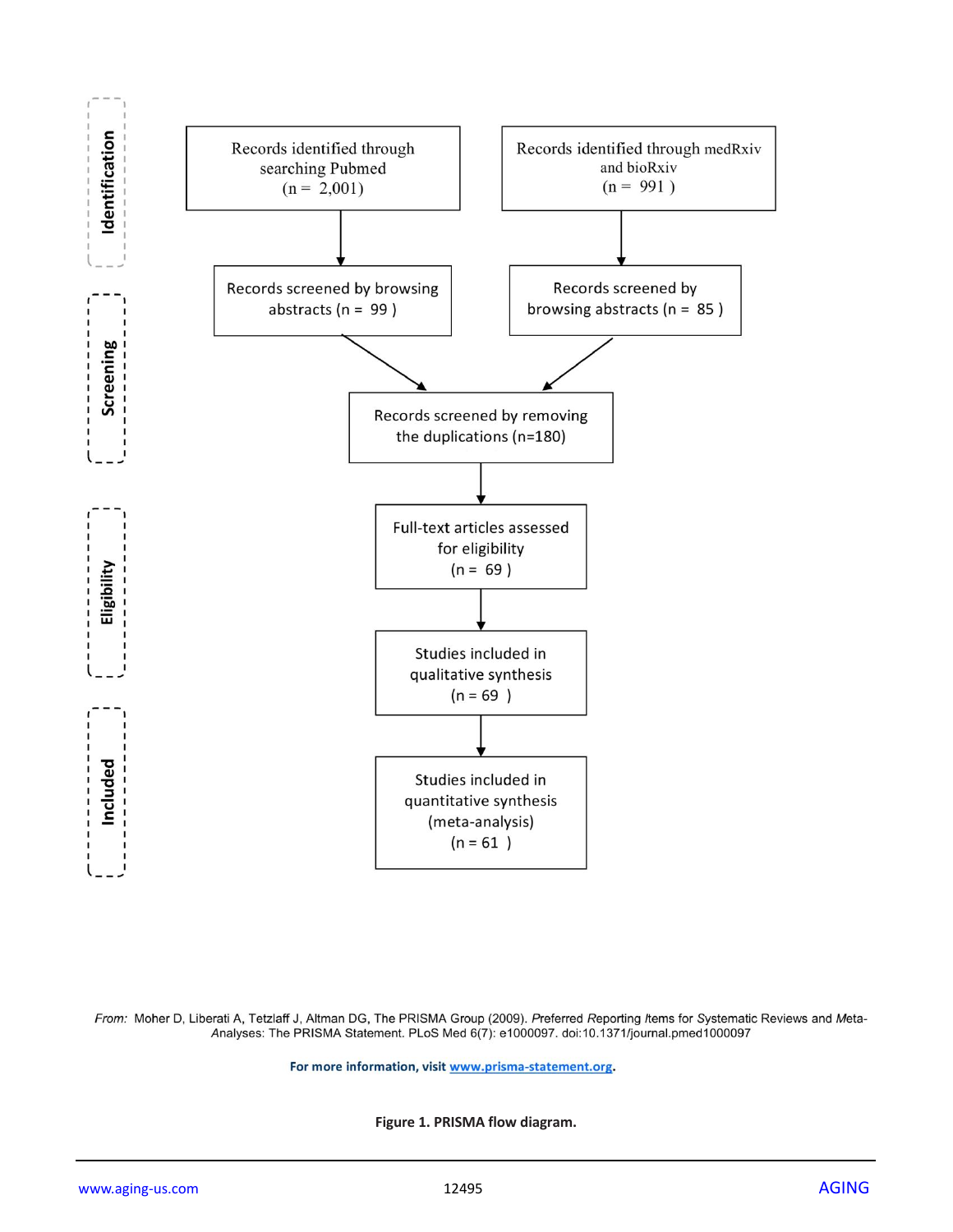| <b>Variables</b>                        | No of studies  | <b>Total cases</b> | P heterogeneity | $I^2$ (%) | <b>RR (95% CIs)</b> | P value | $P_{Egger}$              |
|-----------------------------------------|----------------|--------------------|-----------------|-----------|---------------------|---------|--------------------------|
| Sex, male                               | 33             | 8916               | 0.078           | 27.2      | $1.20(1.13-1.27)$   | < 0.001 | 0.040                    |
| Smoking                                 | 11             | 5237               | < 0.001         | 80.8      | $1.56(0.95-2.57)$   | 0.082   | 0.956                    |
| Current smoking                         | $\overline{c}$ | 2879               | 0.133           | 55.6      | $1.17(0.92 - 1.50)$ | 0.198   | $\overline{a}$           |
| Ex-smoking                              | $\overline{c}$ | 2879               | 0.019           | 81.7      | $2.17(0.61 - 7.70)$ | 0.232   | $\overline{a}$           |
| Drinking                                | $\overline{4}$ | 2274               | 0.067           | 58.0      | $0.83(0.48-1.44)$   | 0.516   | 0.722                    |
| Local residents of Wuhan                | $\overline{4}$ | 1931               | < 0.001         | 90.9      | $0.66(0.32-1.36)$   | 0.256   | 0.441                    |
| Exposure to Hubei Province              | 10             | 3127               | < 0.001         | 90.9      | $1.21(0.88-1.65)$   | 0.240   | 0.115                    |
| Contact with confirmed or suspect cases | 13             | 5007               | 0.041           | 45.8      | $0.98(0.86-1.13)$   | 0.801   | 0.072                    |
| Family cluster                          | 5              | 2578               | 0.857           | 0.0       | $0.94(0.86-1.04)$   | 0.224   | 0.856                    |
| Huanan seafood market exposure          | 5              | 2342               | 0.001           | 79.9      | $1.79(0.38-8.35)$   | 0.459   | 0.212                    |
| Comorbidities                           | 16             | 6219               | < 0.001         | 83.4      | $1.72(1.44-2.06)$   | < 0.001 | 0.710                    |
| Hypertension                            | 23             | 7739               | < 0.001         | 75.0      | $2.09(1.74-2.52)$   | < 0.001 | 0.154                    |
| Diabetes                                | 23             | 7739               | 0.017           | 42.6      | $1.95(1.60-2.36)$   | < 0.001 | 0.272                    |
| Malignancy                              | 14             | 5905               | 0.137           | 30.0      | $1.56(1.11-2.21)$   | 0.011   | 0.644                    |
| Cardiovascular disease                  | 18             | 6841               | 0.019           | 45.5      | $2.74(2.03-3.70)$   | < 0.001 | < 0.001                  |
| Coronary heart disease                  | 8              | 3899               | 0.087           | 43.7      | $2.03(1.39-2.15)$   | < 0.001 | 0.040                    |
| Cerebrovascular disease                 | 12             | 5756               | 0.074           | 40.0      | $2.77(1.70-4.52)$   | < 0.001 | 0.595                    |
| Cardiovascular/cerebrovascular disease  | 6              | 3057               | < 0.001         | 84.0      | $2.31(1.31-4.08)$   | 0.004   | 0.502                    |
| <b>COPD</b>                             | 14             | 6609               | 0.492           | 0.0       | $4.20(2.82 - 6.25)$ | < 0.001 | 0.580                    |
| Respiratory system disease              | 18             | 7522               | 0.661           | 0.0       | $3.25(2.48-4.27)$   | < 0.001 | 0.577                    |
| Chronic kidney disease                  | 15             | 4861               | 0.173           | 25.5      | $2.27(1.55-3.32)$   | < 0.001 | 0.179                    |
| Chronic liver disease                   | 11             | 3248               | 0.201           | 25.5      | $1.35(0.89-2.05)$   | 0.165   | 0.782                    |
| Hepatitis B infection                   | 3              | 1710               | 0.448           | 0.0       | $2.69(1.32-5.51)$   | 0.007   | 0.735                    |
| Lithiasis                               | $\overline{c}$ | 308                | 0.873           | 0.0       | 3.03 (0.73-12.58)   | 0.127   |                          |
| Autoimmune disease                      | 5              | 2202               | 0.727           | 0.0       | $2.52(0.80-7.90)$   | 0.113   | 0.997                    |
| Abnormal lipid metabolism               | 4              | 2246               | 0.648           | $0.0\,$   | $0.57(0.26-1.25)$   | 0.162   | 0.080                    |
| Digestive disease                       | 5              | 1013               | 0.492           | 0.0       | $1.80(1.13-2.87)$   | 0.014   | 0.717                    |
| Thyroid disease                         | 3              | 348                | 0.350           | 0.0       | $2.37(0.66 - 8.50)$ | 0.186   | 0.387                    |
| Tuberculosis                            | 2              | 592                | 0.473           | 0.0       | $2.74(0.72-10.4)$   | 0.141   | $\overline{\phantom{a}}$ |
| Nervous system disease                  | 3              | 796                | 0.368           | 0.0%      | $1.64(0.68-3.93)$   | 0.270   | 0.160                    |
| Endocrine system disease                | 3              | 796                | < 0.001         | 89.6      | $3.09(0.70-13.64)$  | 0.136   | 0.622                    |

### **Table 1. Quantitative data synthesis for the associations of the epidemiological, comorbidity factors with severity of COVID-19.**

**Table 2. Quantitative data synthesis for the associations of the epidemiological, comorbidity factors with prognosis of COVID-19 (P value<0.05).**

| <b>Variables</b>           | No of studies  | <b>Total cases</b> | P heterogeneity | $I^2$ (%) | <b>RR (95% CIs)</b> | P value | $\mathbf{P}_{\text{Egger}}$ |
|----------------------------|----------------|--------------------|-----------------|-----------|---------------------|---------|-----------------------------|
| Death                      |                |                    |                 |           |                     |         |                             |
| Sex, male                  | 10             | 4214               | 0.443           | 0.0       | $1.23(1.14-1.33)$   | < 0.001 | 0.276                       |
| Comorbidities              | 8              | 4499               | < 0.001         | 88.7      | $1.68(1.32-2.13)$   | < 0.001 | 0.248                       |
| Hypertension               | 11             | 4860               | < 0.001         | 84.4      | $1.74(1.31-2.30)$   | < 0.001 | 0.418                       |
| Diabetes                   | 10             | 4748               | 0.001           | 67.1      | $1.75(1.27-2.41)$   | 0.001   | 0.057                       |
| Malignancy                 | 6              | 3978               | 0.262           | 22.8      | $3.09(1.59-6.00)$   | 0.001   | 0.006                       |
| Cardiovascular disease     | 11             | 4860               | < 0.001         | 75.9      | $2.67(1.60-4.43)$   | < 0.001 | 0.654                       |
| Coronary heart disease     | 5              | 2452               | < 0.001         | 87.7      | $3.16(1.45-6.91)$   | 0.004   | 0.435                       |
| Cerebrovascular disease    | 6              | 3771               | 0.457           | 0.0       | $4.61(2.51-8.47)$   | < 0.001 | 0.766                       |
| <b>COPD</b>                | $\overline{4}$ | 3677               | 0.279           | 22.0      | $5.31(2.63-10.71)$  | < 0.001 | 0.107                       |
| Respiratory system disease | 7              | 4472               | 0.185           | 31.8      | $3.22(2.12-4.90)$   | < 0.001 | 0.761                       |
| Chronic kidney disease     | 5              | 2219               | 0.477           | 0.0       | $7.10(3.14-16.02)$  | < 0.001 | 0.772                       |
| Admission to ICU           |                |                    |                 |           |                     |         |                             |
| Sex, male                  | 5              | 2224               | 0.011           | 69.6      | $1.29(1.13-1.47)$   | < 0.001 | 0.651                       |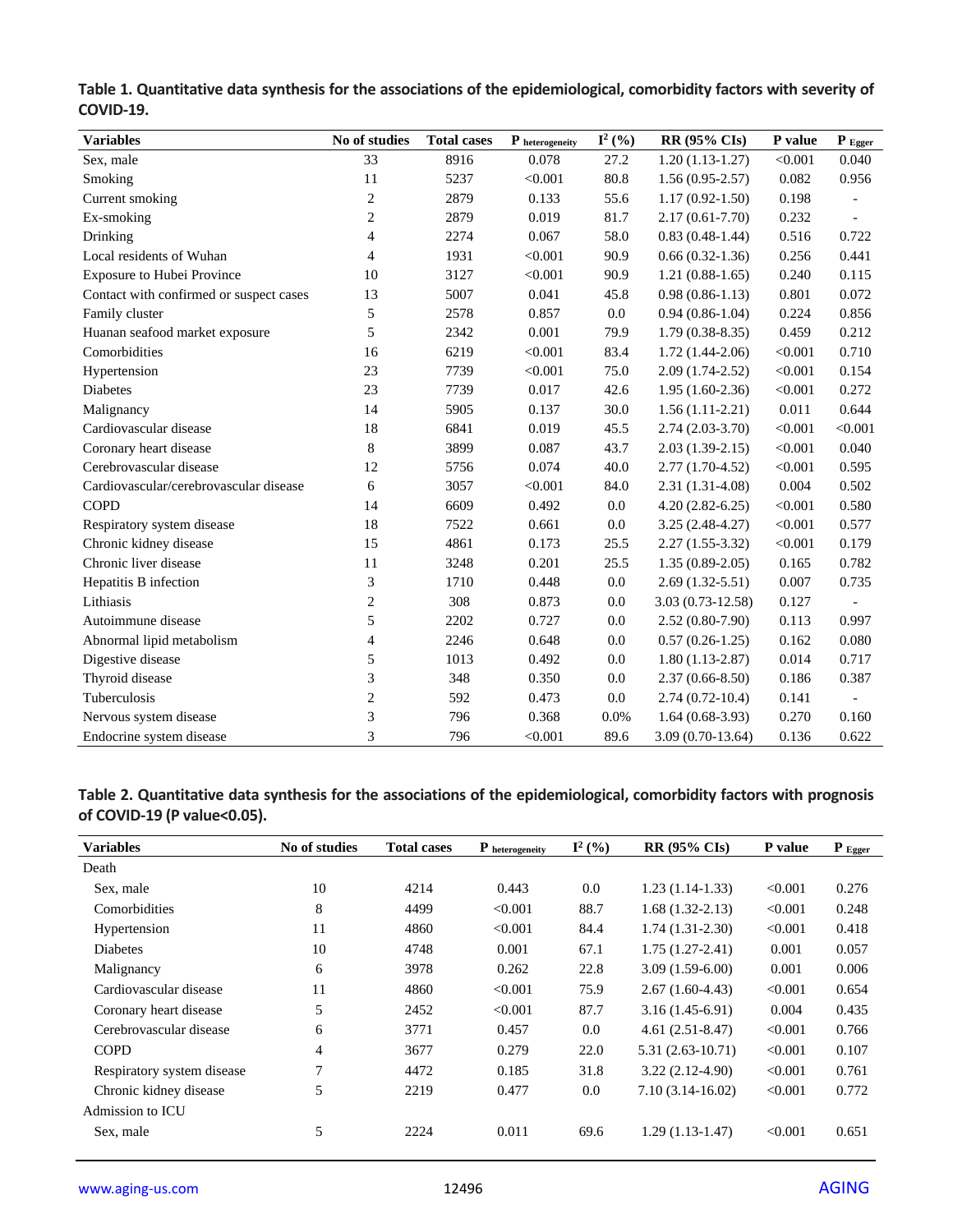| Comorbidities              | 5                       | 3747 | 0.038   | 60.5    | $1.82(1.45-2.29)$  | < 0.001 | 0.646                    |
|----------------------------|-------------------------|------|---------|---------|--------------------|---------|--------------------------|
| Hypertension               | 5                       | 3747 | 0.601   | $0.0\,$ | $2.31(1.97-2.70)$  | < 0.001 | 0.312                    |
| Diabetes                   | 5                       | 3747 | 0.084   | 51.4    | $1.88(1.10-3.23)$  | 0.021   | 0.457                    |
| Malignancy                 | 5                       | 3747 | 0.427   | $0.0\,$ | $2.52(1.38-5.59)$  | 0.003   | 0.158                    |
| Cardiovascular disease     | 5                       | 3747 | 0.511   | $0.0\,$ | $2.74(1.92-3.92)$  | < 0.001 | 0.692                    |
| Cerebrovascular disease    | 3                       | 3508 | 0.349   | 4.9     | $5.12(2.86-9.17)$  | < 0.001 | 0.273                    |
| <b>COPD</b>                | 4                       | 3549 | 0.800   | $0.0\,$ | 5.61 (2.68-11.76)  | < 0.001 | 0.740                    |
| Respiratory system disease | 4                       | 3549 | 0.613   | 0.0     | $4.66(2.59-8.40)$  | < 0.001 | 0.637                    |
| Composite endpoint         |                         |      |         |         |                    |         |                          |
| Smoking                    | $\overline{c}$          | 2879 | 0.604   | $0.0\,$ | $2.67(1.91-3.73)$  | < 0.001 |                          |
| Comorbidities              | $\overline{c}$          | 3370 | < 0.001 | 95.3    | $1.96(1.06-3.60)$  | 0.031   |                          |
| Hypertension               | 2                       | 3370 | 0.011   | 84.5    | $2.20(1.44-3.36)$  | < 0.001 |                          |
| Cardiovascular disease     | $\overline{\mathbf{c}}$ | 3370 | 0.927   | $0.0\,$ | $3.09(2.09-4.57)$  | < 0.001 |                          |
| Coronary heart disease     | $\overline{\mathbf{c}}$ | 3370 | 0.473   | $0.0\,$ | $3.36(2.15-5.25)$  | < 0.001 |                          |
| Cerebrovascular disease    | 2                       | 3370 | 0.225   | 32.0    | $4.10(2.34-7.18)$  | < 0.001 |                          |
| <b>COPD</b>                | 2                       | 3370 | 0.185   | 43.0    | $8.52(4.36-16.65)$ | < 0.001 | $\overline{\phantom{a}}$ |
| Respiratory system disease | $\overline{2}$          | 3370 | 0.185   | 43.0    | 8.52 (4.36-16.65)  | < 0.001 | $\overline{a}$           |
| <b>ARDS</b>                |                         |      |         |         |                    |         |                          |
| Sex, male                  | 3                       | 2090 | 0.464   | $0.0\,$ | $1.15(1.01-1.30)$  | 0.033   | 0.353                    |
| Hypertension               | 3                       | 2090 | 0.377   | $0.0\,$ | $1.90(1.57-2.30)$  | < 0.001 | 0.520                    |
| Diabetes                   | 3                       | 2090 | 0.068   | 62.9    | $3.07(1.28-7.36)$  | 0.012   | 0.066                    |
| Cardiovascular disease     | 3                       | 2090 | 0.244   | 29.2    | $2.26(1.43-3.58)$  | < 0.001 | 0.422                    |
| Cerebrovascular disease    | $\overline{c}$          | 1889 | 0.152   | 51.2    | $3.15(1.23-8.04)$  | 0.016   |                          |
| Respiratory system disease | 2                       | 1889 | 0.303   | 5.6     | 2.44 (1.20-4.97)   | 0.014   |                          |
| Invasive ventilation       |                         |      |         |         |                    |         |                          |
| Sex, male                  | $\overline{\mathbf{c}}$ | 1825 | 0.403   | $0.0\,$ | $1.35(1.11-1.64)$  | 0.002   |                          |
| Family cluster             | $\overline{\mathbf{c}}$ | 1825 | 0.646   | $0.0\,$ | $1.58(1.13-2.14)$  | 0.006   |                          |
| Comorbidities              | 3                       | 3415 | 0.005   | 81.2    | $1.83(1.19-2.79)$  | 0.006   | 0.569                    |
| Hypertension               | 3                       | 3415 | 0.131   | 50.9    | $2.35(1.92-2.89)$  | < 0.001 | 0.366                    |
| Diabetes                   | 3                       | 3415 | 0.131   | 50.8    | $1.85(1.24-2.76)$  | 0.003   | 0.021                    |
| Cardiovascular disease     | 3                       | 3415 | 0.844   | $0.0\,$ | $2.90(1.63-5.15)$  | < 0.001 | 0.618                    |
| Cerebrovascular disease    | $\overline{\mathbf{c}}$ | 3370 | 0.602   | $0.0\,$ | $3.98(1.77-8.93)$  | 0.001   |                          |
| <b>COPD</b>                | $\overline{c}$          | 3370 | 0.383   | 0.0     | $6.53(2.70-15.84)$ | < 0.001 |                          |
| Respiratory system disease | 3                       | 3415 | 0.260   | 25.7    | $4.34(2.04-9.26)$  | < 0.001 | 0.567                    |
| Cardiac abnormality        |                         |      |         |         |                    |         |                          |
| Sex, male                  | 4                       | 439  | 0.211   | 33.6    | $1.33(1.02-1.72)$  | 0.036   | 0.624                    |
| Hypertension               | 4                       | 439  | 0.947   | $0.0\,$ | $2.97(1.65-5.34)$  | < 0.001 | 0.610                    |
| Cardiovascular disease     | 4                       | 439  | 0.915   | 0.0     | $4.90(1.82-13.21)$ | 0.002   | 0.177                    |
| Coronary heart disease     | 3                       | 386  | 0.819   | $0.0\,$ | $5.37(1.74-16.54)$ | 0.003   | 0.408                    |
| Disease progression        |                         |      |         |         |                    |         |                          |
| Hypertension               | $\sqrt{2}$              | 219  | 0.547   | $0.0\,$ | $2.90(1.45-5.81)$  | 0.003   |                          |
| Diabetes                   | 2                       | 219  | 0.746   | $0.0\,$ | $3.30(1.08-10.07)$ | 0.036   |                          |
| COPD                       | $\overline{\mathbf{c}}$ | 219  | 0.848   | $0.0\,$ | 7.48 (1.60-35.05)  | 0.011   |                          |
| Respiratory system disease | 2                       | 219  | 0.848   | $0.0\,$ | 7.48 (1.60-35.05)  | 0.011   |                          |

association for disease progression). The biggest standard mean difference (SMD) was detected for death (SMD: 1.06, 95% CI: 0.85-1.26, P<0.001). However, we didn't find any statistically significant associations for epidemiological factors, including drinking, local residents of Wuhan, exposure to Hubei Province, contact with confirmed or suspect cases, family cluster, and Huanan seafood market exposure. Sensitivity analyses by changing the pooling model and statistical variables, or using one-at-a-time method, were performed to assess the stability of the results. However, we found the results were not materially changed (data not shown). Further, we applied the Egger test to evaluated the potential publication bias, and very litter evidence (among all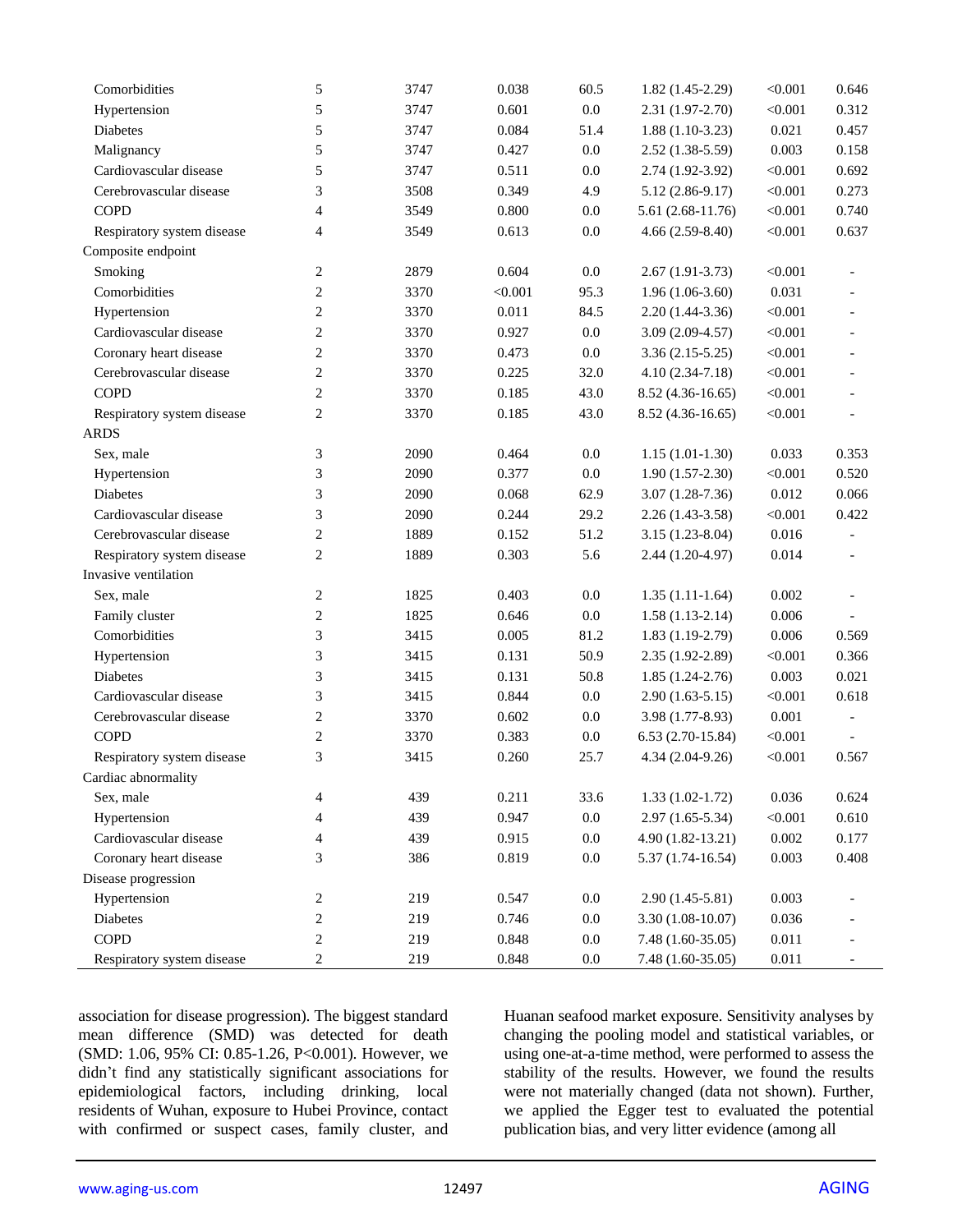| Table 3. Quantitative data synthesis for the associations of age with severity and prognosis of COVID-19. |  |
|-----------------------------------------------------------------------------------------------------------|--|
|-----------------------------------------------------------------------------------------------------------|--|

| <b>Variables</b>     | No of studies  | <b>Total cases</b> | $P$ heterogeneity | $I^2$ (%) | $SMD (95\% CLs)$  | P value | $P_{Egger}$ |
|----------------------|----------------|--------------------|-------------------|-----------|-------------------|---------|-------------|
| Severity             | 32             | 8140               | < 0.001           | 92.4      | $0.73(0.53-0.94)$ | < 0.001 | 0.331       |
| Death                | Q              | 3725               | 0.005             | 63.9      | $1.06(0.85-1.26)$ | < 0.001 | 0.610       |
| Admission to ICU     |                | 2224               | 0.189             | 34.9      | $0.78(0.60-0.96)$ | < 0.001 | 0.538       |
| Composite endpoint   | ↑              | 2879               | 0.055             | 72.9      | $0.88(0.56-1.21)$ | < 0.001 |             |
| <b>ARDS</b>          |                | 2090               | 0.939             | $\theta$  | $0.83(0.67-0.99)$ | < 0.001 | 0.882       |
| Invasive ventilation | $\mathfrak{D}$ | 1825               | 0.493             | 0.0       | $0.84(0.54-1.14)$ | < 0.001 | $\sim$      |
| Cardiac abnormality  | $\overline{4}$ | 439                | 0.041             | 63.6      | $0.92(0.44-1.41)$ | < 0.001 | 0.885       |
| Disease progression  | ↑              | 219                | < 0.001           | 95.4      | $2.37(0.00-4.74)$ | 0.050   |             |

120 associations, only 6 presented the existence of possible publication bias) was detected (Tables 1–3 and Supplementary Table 2).

### **DISCUSSION**

To our knowledge, this should be the most comprehensive assessment of epidemiological, comorbidity factors with the severity and prognosis of COVID-19 conducted to date. We systematically evaluated data for more than ten thousand COVID-19 cases from 69 publications in the past several months, and identified that the males had higher risk of reaching severe disease and adverse prognostic endpoints. Older age was found to be significantly associated with the disease severity and six prognostic endpoints. Comorbidities, including hypertension, diabetes, cardiovascular disease, cerebrovascular disease, COPD, chronic kidney disease, and malignancy, contributed significantly to the disease severity and prognostic endpoints of COVID-19. Results from the current study would be helpful for implementing individualized treatment, focused prevention and nursing of COVID-19.

The "Gender and COVID-19 Working Group" first raised the concern of the gendered impacts of the COVID-19 outbreak [15], then echoed by another two publications [16, 17]. In a large epidemiological investigation in China with 72,314 cases, 51.0% of the patients were the males [18]. In a recent report of 1,590 hospitalized COVID-19 patients in China [9], the male rate was 57.3%, and it was 51.3% in Huoshenshan study with 1780 hospitalized cases. All these evidence indicated the almost equal sex distribution and disease susceptibility. Despite this, we identified that the males had higher rate of severity and prognostic endpoints in our meta-analysis. This finding was indirectly proved by a Italian study with 1591 ICU patients, the male rate of which was 82.0%, and higher than that previously reported [19]. However, the smoking status which has significant gender predisposition, showed no statistical associations with disease severity and prognosis of COVID-19, except for composite endpoint. The relationship between smoking and COVID-19 has become a very controversial topic, and should be interpreted with caution, as many factors could affect the results, such as the statistical power, definition of smoking status, the presence of confounding factors, and the potential role of angiotensin-converting enzyme-2 (ACE-2) [20–22]. Older age was another strong determinant of disease referral and outcomes in our results, which has been proved by a model-based analysis [23], and supported by studies of severe acute respiratory syndrome (SARS) and middle east respiratory syndrome (MERS) [24, 25].

In addition to epidemiological factors, comorbidities are also potentially important aspects which could affect the disease severity and prognosis of COVID-19. As a key regulator of blood pressure, angiotensin-converting enzyme (ACE) was also the binding site of SARS-CoV, making hypertension the most focused comorbidity [26, 27]. In our meta-analysis, we found hypertension was associated with higher rate of the disease severity and all prognostic endpoints. Of note, using of angiotensinconverting enzyme inhibitors (ACEIs) and angiotensin II type 1 receptor blockers (ARBs) could contribute to the improvement of outcomes of COVID-19 patients with hypertension [28]. COPD was a major predominant indicator for the disease severity and prognosis of COVID-19. In our study, COPD contributed most to the admission to ICU, the composite endpoint, and invasive ventilation of COVID-19. Among the comorbidities, the contribution of malignancy to the prognosis of COVID-19 was a controversial topic. Liang et al. [29] first reported that patients with cancer had a higher risk of COVID-19 and with a poorer prognosis than those without cancer, then challenged by two other publications because of the sample size, and confounding factors [30, 31]. Our meta-analysis temporarily supported Liang's conclusion that malignancy contributed to death, and admission to ICU with a moderate sample size, although we can't adjusted for the potential confounding bias. An interesting finding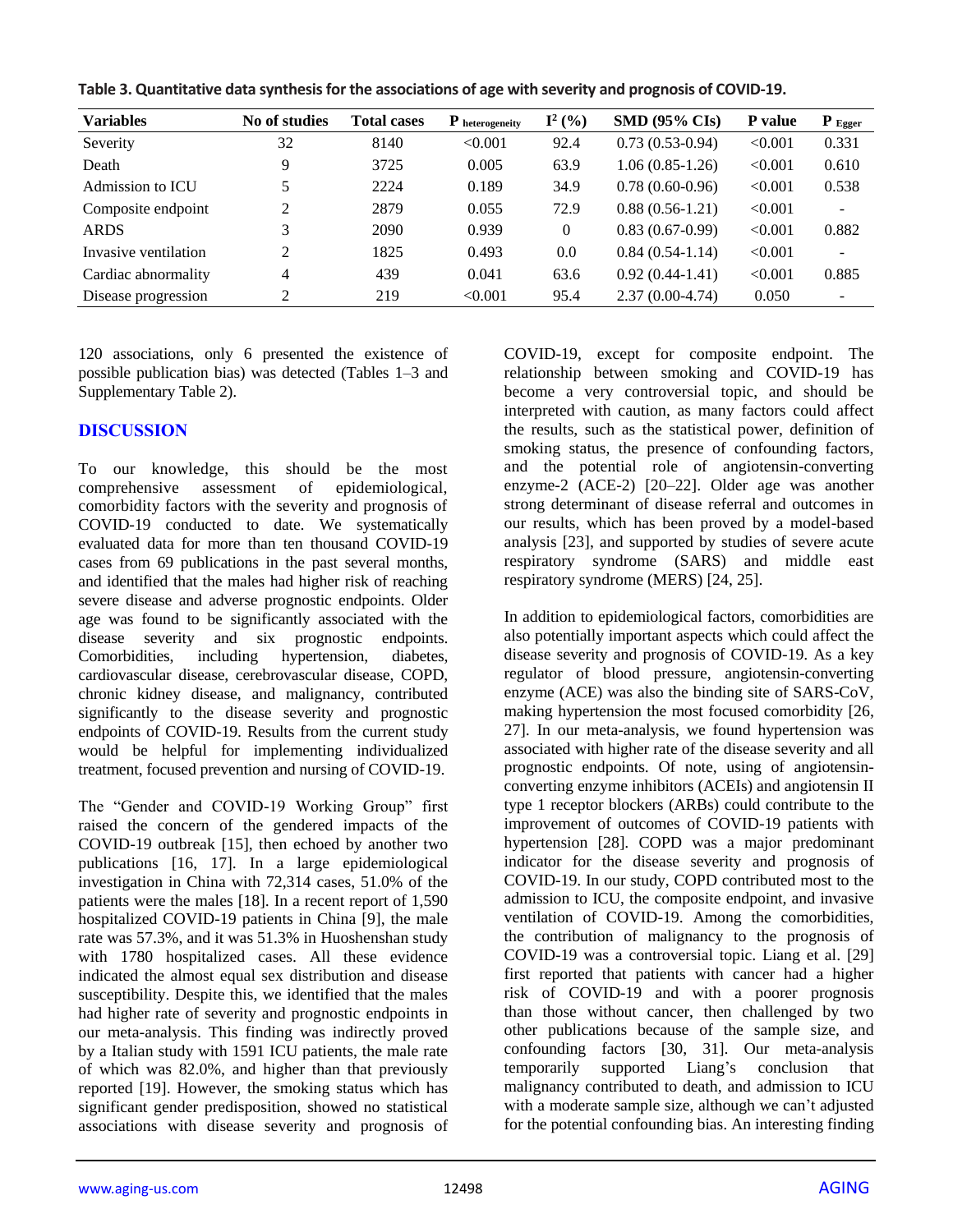was that chronic kidney disease contributed mostly to the death. It is likely an immunologic explanation, given our current understanding of weakened immune system in patients with chronic kidney disease [32]. A more targeted and intensive health protection strategy for the patients with comorbidities above may be warranted.

The strengths of our study included an extensive systematic search strategy, a thorough examination of duplicate data, and a comprehensive quality assessment of the primary studies. The findings in the current study are also affected by several limitations. First, although we have systematically searched the literature to identify eligible studies, it is possible that some studies might have been missed. Despite the wide ranging search strategy, non-English language studies might not have been indexed in the databases we searched. Second, all studies except for two studies from Japan or Singapore, were from China in the early stage of the COVID-19 outbreak. This limited the findings' applicability across different populations and geographic regions during the COVID-19 pandemic. Third, although we have screened the hospital name, date of recruitment aiming to find duplicated usage of cases, it is inevitable as some studies used samples from multiple hospitals and have not reported detailed patient composition. This might affect the accurate estimates of disease prevalence or outcomes of COVID-19. Fourth, significant study heterogeneity or publication bias which may lead to questionable interpretation of result were detected for some associations (especially for comorbidities). Thus, these results should be interpreted with caution. Finally, moderate NOS score means the flawed methodological quality. However, as these studies were dealing with urgent public health concerns and carried out in a state of emergency, the quality was within acceptable limits. Taken together, despite some limitations, our study provides an important basis for a comprehensive understanding of disease severity and prognosis-related factors.

# **CONCLUSIONS**

In our systematic review and meta-analysis, we highlighted that the male gender, older age and comorbidities showed strong epidemiological evidence of associations with the severity and prognosis COVID-19. Taken together, this large-scale meta-analysis not only summarizes the current literatures upon associations of epidemiological, comorbidity factors with the severity and prognosis of COVID-19, but also provides helpful clues for implementing individualized treatment, focused prevention and nursing of COVID-19. Further well-designed prospective cohort studies and randomized controlled trials are warranted to explore the severity and prognosis related factors of COVID-19.

### **MATERIALS AND METHODS**

#### **Search strategy and selection criteria**

The systematic review and meta-analyses were conducted and reported according to the guidelines proposed by the PRISMA [33]. Studies were eligible for inclusion in this meta-analysis if they met the following criteria: (1) data published in a peer-reviewed journal in English or Chinese; (2) the study is a case-control, cohort, or a cross-sectional design in human beings; (3) the studies provide sufficient information for epidemiological, comorbidity factors with severity or prognosis of COVID-19; (4) When multiple publications reported on the same hospital, date of recruitment, exposures and endpoints, we defined it as duplicated studies. Some studies, although duplicate in terms of hospital and date of recruitment, were not judged to be duplicate because they evaluated different exposure indicators or endpoints.

Literature retrieval was conducted through a twostep strategy with a cut-off date of April  $5<sup>th</sup>$ , 2020 (Figure 1). In step 1, we searched the PubMed database using the following key terms in combination: "2019 nCoV OR COVID-19 OR covid-2019 OR novel Coronavirus–Infected Pneumonia OR novel coronavirus OR SARS-CoV-2 OR Wuhan Coronavirus OR Wuhan pneumonia". In step 2, the COVID-19 or SARS-CoV-2 preprints were also retrieved from the medRxiv [\(https://www.medrxiv.org/\)](https://www.medrxiv.org/) and bioRxiv [\(https://www.biorxiv.org/\)](https://www.biorxiv.org/) databases using the above terms sequentially. We also searched the references and related articles of all gathered papers, and checked previously published meta-analyses and reviews. In the current study, we also incorporated the data of 1780 COVID-19 cases from Wuhan Huoshenshan hospital, the first and largest emergency specialty field hospital in epicenter Wuhan, China. Finally, 69 publications met our study criteria were included in the systematic review, and 61 studies were eligible for the quantitative synthesis.

#### **Data extraction and quality control**

All data were extracted by at least two authors (FX, LS, YH, and WP) according to the pre-specified selection criteria. Disagreement was resolved by discussion with a third party personnel. The details for each study including the first author, country, city or province, year of publication, source hospitals, date duration of the patient recruitment, PubMed identifier number (PMID) or the digital object identifier (DOI) number, total sample size, disease severity, clinical endpoints, the distribution of epidemiological and comorbidity factors, were extracted using a structured data sheet. Frequency numbers of dichotomous variables, and median (IQR,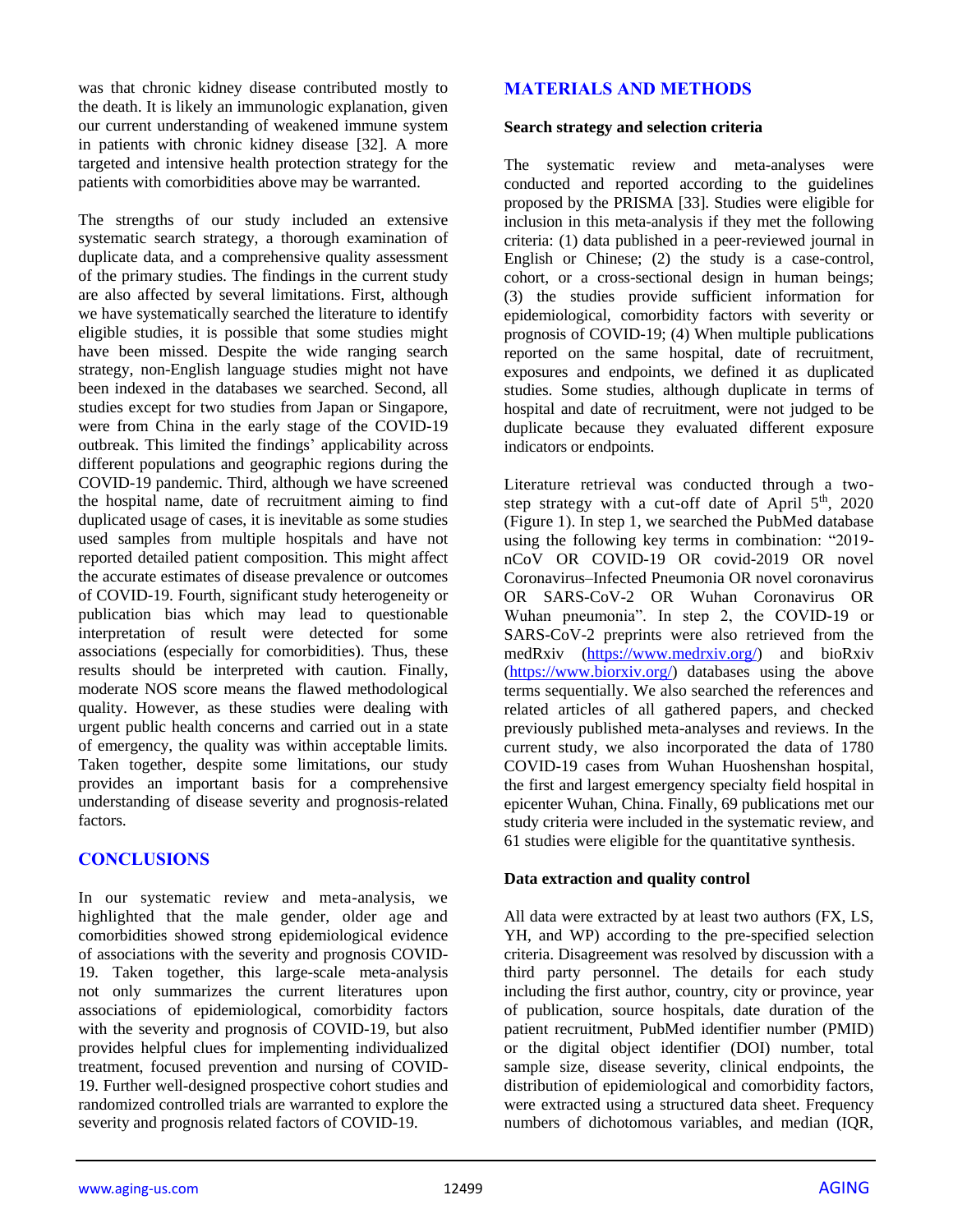interquartile range) or mean (SD, standard deviation) for continuous variables were recorded. Median (IQR) were transferred to the form of mean (SD) using the method recommended by the Cochrane handbook version 6, 2019. The endpoints consisted of disease severity, ARDS, admission to ICU, death, a composite endpoint, invasive ventilation, cardiac abnormality, and disease progression (the detailed definitions of the endpoints were presented in supplementary methods). The degree of severity of COVID-19 was determined using the American Thoracic Society guidelines for communityacquired pneumonia or the New Coronavirus Pneumonia Prevention and Control Guidelines of China [34, 35]. Two authors independently evaluated the methodological quality of included studies using the Newcastle-Ottawa Scale (NOS) for cohort study [36]. Any disagreement in the quality assessment was resolved by discussion with a third author. The NOS includes 8 items (up to 9 stars), each one of these items was scored from 0 to 1, except that a maximum of two stars can be given for comparability.

#### **Data synthesis**

All statistical analyses for this study were performed by STATA, version 12.0 (Stata Corporation, College Station, Texas). All tests were two-sided, and a *P*-value of less than 0.05 for any test or model was considered statistically significant unless otherwise stated. Metaanalysis was performed for all associations with data available from 2 or more independent samples. Summary relative ratios (RRs), or standard mean difference (SMD) with their 95% confidence intervals (CIs) were used to assess the strength of associations between epidemiological, comorbidity factors with the severity and prognosis of COVID-19 by either the fixed-effect model (Mantel–Haenszel method) or, in case of heterogeneity, the random-effect model (DerSimonian– Laird method). To assess inter-study heterogeneity, we calculated the chi-square-based Cochran's *Q* statistic test and  $I<sup>2</sup>$  statistic. Because of the low power of Cochran's *Q* statistic, heterogeneity was considered significant if  $P < 0.10$ . For  $I^2$ , values around 25% indicated low heterogeneity, around 50% moderate heterogeneity, and around 75% high heterogeneity. Publication bias was assessed visually by funnel plots and quantitatively with Egger' s regression test for asymmetry.

# **CONFLICTS OF INTEREST**

All authors declare no conflicts of interest.

# **FUNDING**

The present study was funded by the Science Foundation for Outstanding Young People of the Army Medical University (grant to Pro Xiangyu Ma), and a grant from National Natural Science Foundation of China (No. 81600636). The funders had no role in study design, data collection and analysis, decision to publish, or preparation of the manuscript.

#### **REFERENCES**

- 1. WHO. (2020). WHO Virtual press conference on COVID-19.
- 2. WHO. (2020). WHO COVID-19 Dashboard.
- 3. Bedford J, Enria D, Giesecke J, Heymann DL, Ihekweazu C, Kobinger G, Lane HC, Memish Z, Oh MD, Sall AA, Schuchat A, Ungchusak K, Wieler LH, and WHO Strategic and Technical Advisory Group for Infectious Hazards. COVID-19: towards controlling of a pandemic. Lancet. 2020; 395:1015–18. [https://doi.org/10.1016/S0140-6736\(20\)30673-5](https://doi.org/10.1016/S0140-6736(20)30673-5) PMI[D:32197103](https://pubmed.ncbi.nlm.nih.gov/32197103)
- 4. Kalil AC. Treating COVID-19-off-label drug use, compassionate use, and randomized clinical trials during pandemics. JAMA. 2020. [Epub ahead of print]. <https://doi.org/10.1001/jama.2020.4742> PMI[D:32208486](https://pubmed.ncbi.nlm.nih.gov/32208486)
- 5. FitzGerald GA. Misguided drug advice for COVID-19. Science. 2020; 367:1434. <https://doi.org/10.1126/science.abb8034> PMI[D:32198292](https://pubmed.ncbi.nlm.nih.gov/32198292)
- 6. Huang C, Wang Y, Li X, Ren L, Zhao J, Hu Y, Zhang L, Fan G, Xu J, Gu X, Cheng Z, Yu T, Xia J, et al. Clinical features of patients infected with 2019 novel coronavirus in Wuhan, China. Lancet. 2020; 395:497–506. [https://doi.org/10.1016/S0140-6736\(20\)30183-5](https://doi.org/10.1016/S0140-6736(20)30183-5) PMI[D:31986264](https://pubmed.ncbi.nlm.nih.gov/31986264)
- 7. Zhou F, Yu T, Du R, Fan G, Liu Y, Liu Z, Xiang J, Wang Y, Song B, Gu X, Guan L, Wei Y, Li H, et al. Clinical course and risk factors for mortality of adult inpatients with COVID-19 in Wuhan, China: a retrospective cohort study. Lancet. 2020; 395:1054–62. [https://doi.org/10.1016/S0140-6736\(20\)30566-3](https://doi.org/10.1016/S0140-6736(20)30566-3) PMI[D:32171076](https://pubmed.ncbi.nlm.nih.gov/32171076)
- 8. Wu C, Chen X, Cai Y, Xia J, Zhou X, Xu S, Huang H, Zhang L, Zhou X, Du C, Zhang Y, Song J, Wang S, et al. Risk Factors Associated With Acute Respiratory Distress Syndrome and Death in Patients With Coronavirus Disease 2019 Pneumonia in Wuhan, China. JAMA Intern Med. 2020. [Epub ahead of print]. <https://doi.org/10.1001/jamainternmed.2020.0994> PMI[D:32167524](https://pubmed.ncbi.nlm.nih.gov/32167524)
- 9. Guan WJ, Liang WH, Zhao Y, Liang HR, Chen ZS, Li YM, Liu XQ, Chen RC, Tang CL, Wang T, Ou CQ, Li L, Chen PY, et al. Comorbidity and its impact on 1590 patients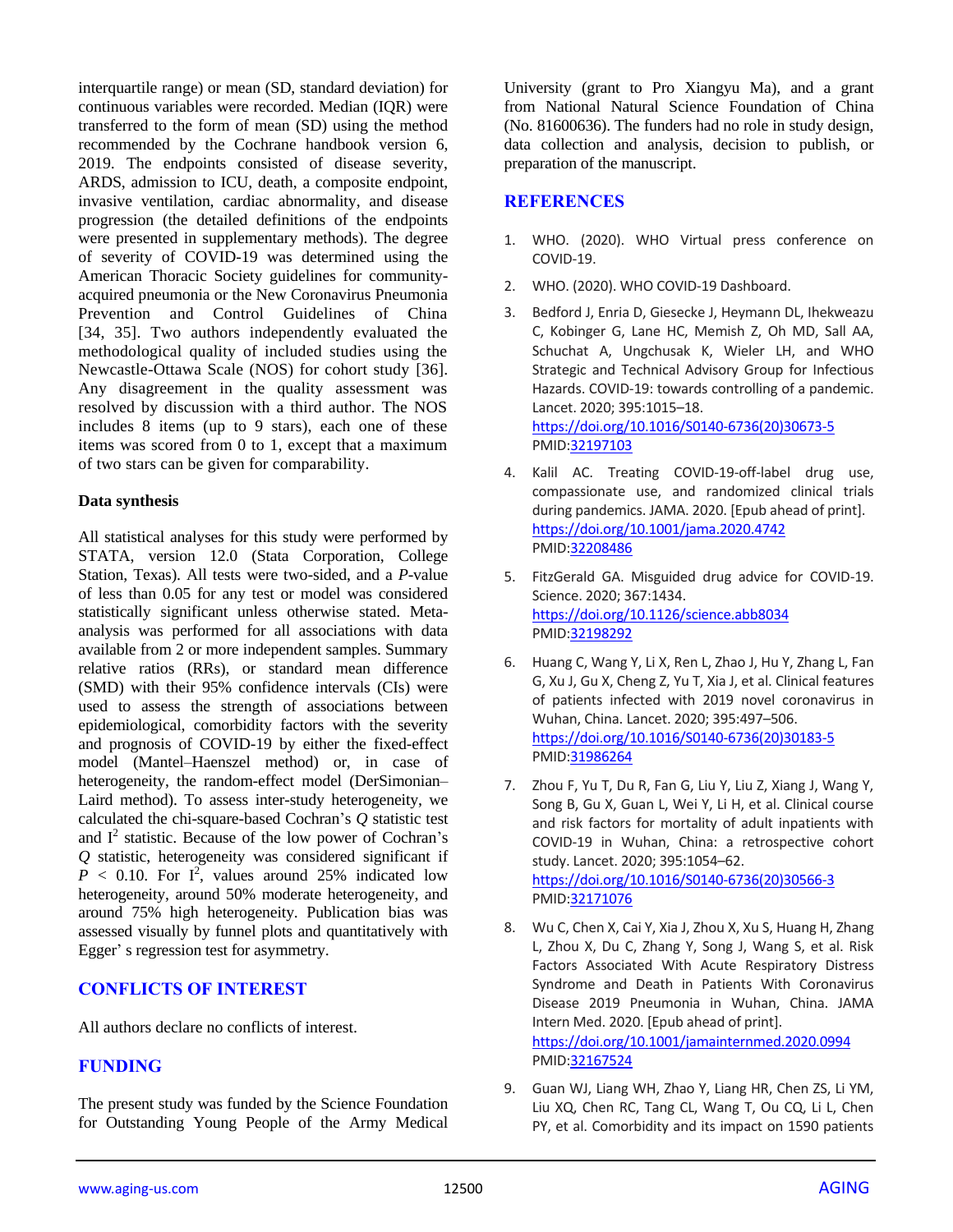with COVID-19 in China: a nationwide analysis. Eur Respir J. 2020; 55:2000547.

<https://doi.org/10.1183/13993003.00547-2020> PMID[:32217650](https://pubmed.ncbi.nlm.nih.gov/32217650)

- 10. Yang X, Yu Y, Xu J, Shu H, Xia J, Liu H, Wu Y, Zhang L, Yu Z, Fang M, Yu T, Wang Y, Pan S, et al. Clinical course and outcomes of critically ill patients with SARS-CoV-2 pneumonia in Wuhan, China: a single-centered, retrospective, observational study. Lancet Respir Med. 2020; 8:475–81. [https://doi.org/10.1016/S2213-2600\(20\)30079-5](https://doi.org/10.1016/S2213-2600(20)30079-5) PMID[:32105632](https://pubmed.ncbi.nlm.nih.gov/32105632)
- 11. Xu XW, Wu XX, Jiang XG, Xu KJ, Ying LJ, Ma CL, Li SB, Wang HY, Zhang S, Gao HN, Sheng JF, Cai HL, Qiu YQ, Li LJ. Clinical findings in a group of patients infected with the 2019 novel coronavirus (SARS-cov-2) outside of Wuhan, China: retrospective case series. BMJ. 2020; 368:m606.

<https://doi.org/10.1136/bmj.m606> PMID[:32075786](https://pubmed.ncbi.nlm.nih.gov/32075786)

- 12. Chen T, Wu D, Chen H, Yan W, Yang D, Chen G, Ma K, Xu D, Yu H, Wang H, Wang T, Guo W, Chen J, et al. Clinical characteristics of 113 deceased patients with coronavirus disease 2019: retrospective study. BMJ. 2020; 368:m1091. <https://doi.org/10.1136/bmj.m1091> PMID[:32217556](https://pubmed.ncbi.nlm.nih.gov/32217556)
- 13. Qiu H, Wu J, Hong L, Luo Y, Song Q, Chen D. Clinical and epidemiological features of 36 children with coronavirus disease 2019 (COVID-19) in zhejiang, China: an observational cohort study. Lancet Infect Dis. 2020; 20:689–96. [https://doi.org/10.1016/S1473-3099\(20\)30198-5](https://doi.org/10.1016/S1473-3099(20)30198-5) PMID[:32220650](https://pubmed.ncbi.nlm.nih.gov/32220650)
- 14. Bauchner H, Golub RM, Zylke J. Editorial concernpossible reporting of the same patients with COVID-19 in different reports. JAMA. 2020. [Epub ahead of print]. <https://doi.org/10.1001/jama.2020.3980> PMID[:32176775](https://pubmed.ncbi.nlm.nih.gov/32176775)
- 15. Wenham C, Smith J, Morgan R, and Gender and COVID-19 Working Group. COVID-19: the gendered impacts of the outbreak. Lancet. 2020; 395:846–48. [https://doi.org/10.1016/S0140-6736\(20\)30526-2](https://doi.org/10.1016/S0140-6736(20)30526-2) PMID[:32151325](https://pubmed.ncbi.nlm.nih.gov/32151325)
- 16. Bhopal R. Covid-19 worldwide: we need precise data by age group and sex urgently. BMJ. 2020; 369:m1366. <https://doi.org/10.1136/bmj.m1366> PMID[:32245830](https://pubmed.ncbi.nlm.nih.gov/32245830)
- 17. Cai H. Sex difference and smoking predisposition in patients with COVID-19. Lancet Respir Med. 2020; 8:e20. [https://doi.org/10.1016/S2213-2600\(20\)30117-X](https://doi.org/10.1016/S2213-2600(20)30117-X) PMID[:32171067](https://pubmed.ncbi.nlm.nih.gov/32171067)

18. Epidemiology Working Group for NCIP Epidemic Response, Chinese Center for Disease Control and Prevention. [The epidemiological characteristics of an outbreak of 2019 novel coronavirus diseases (COVID-19) in China]. Zhonghua Liu Xing Bing Xue Za Zhi. 2020; 41:145–151.

[https://doi.org/10.3760/cma.j.issn.0254-](https://doi.org/10.3760/cma.j.issn.0254-6450.2020.02.003) [6450.2020.02.003](https://doi.org/10.3760/cma.j.issn.0254-6450.2020.02.003) PMI[D:32064853](https://pubmed.ncbi.nlm.nih.gov/32064853)

19. Grasselli G, Zangrillo A, Zanella A, Antonelli M, Cabrini L, Castelli A, Cereda D, Coluccello A, Foti G, Fumagalli R, Iotti G, Latronico N, Lorini L, et al, and COVID-19 Lombardy ICU Network. Baseline characteristics and outcomes of 1591 patients infected with SARS-CoV-2 admitted to ICUs of the lombardy region, Italy. JAMA. 2020; 323:1574–81. <https://doi.org/10.1001/jama.2020.5394>

PMI[D:32250385](https://pubmed.ncbi.nlm.nih.gov/32250385)

- 20. Li Volti G, Caruso M, Polosa R. Smoking and SARS-CoV-2 disease (COVID-19): dangerous liaisons or confusing relationships? J Clin Med. 2020; 9:1321. <https://doi.org/10.3390/jcm9051321> PMID[:32370269](https://pubmed.ncbi.nlm.nih.gov/32370269)
- 21. Lippi G, Sanchis-Gomar F, Henry BM. Active smoking and COVID-19: a double-edged sword. Eur J Intern Med. 2020; S0953-6205:30182–85. <https://doi.org/10.1016/j.ejim.2020.04.060> PMI[D:32439289](https://pubmed.ncbi.nlm.nih.gov/32439289)
- 22. Leung JM, Sin DD. Smoking, ACE-2, and COVID-19: ongoing controversies. Eur Respir J. 2020; 2001759. <https://doi.org/10.1183/13993003.01759-2020> PMI[D:32430431](https://pubmed.ncbi.nlm.nih.gov/32430431)
- 23. Verity R, Okell LC, Dorigatti I, Winskill P, Whittaker C, Imai N, Cuomo-Dannenburg G, Thompson H, Walker PG, Fu H, Dighe A, Griffin JT, Baguelin M, et al. Estimates of the severity of coronavirus disease 2019: a model-based analysis. Lancet Infect Dis. 2020; 20:669–77.

[https://doi.org/10.1016/S1473-3099\(20\)30243-7](https://doi.org/10.1016/S1473-3099(20)30243-7) PMI[D:32240634](https://pubmed.ncbi.nlm.nih.gov/32240634)

24. Müller MA, Meyer B, Corman VM, Al-Masri M, Turkestani A, Ritz D, Sieberg A, Aldabbagh S, Bosch BJ, Lattwein E, Alhakeem RF, Assiri AM, Albarrak AM, et al. Presence of middle east respiratory syndrome coronavirus antibodies in Saudi Arabia: a nationwide, cross-sectional, serological study. Lancet Infect Dis. 2015; 15:559–64.

[https://doi.org/10.1016/S1473-3099\(15\)70090-3](https://doi.org/10.1016/S1473-3099(15)70090-3) PMI[D:25863564](https://pubmed.ncbi.nlm.nih.gov/25863564)

25. Donnelly CA, Ghani AC, Leung GM, Hedley AJ, Fraser C, Riley S, Abu-Raddad LJ, Ho LM, Thach TQ, Chau P, Chan KP, Lam TH, Tse LY, et al. Epidemiological determinants of spread of causal agent of severe acute respiratory syndrome in hong kong. Lancet. 2003; 361:1761–66.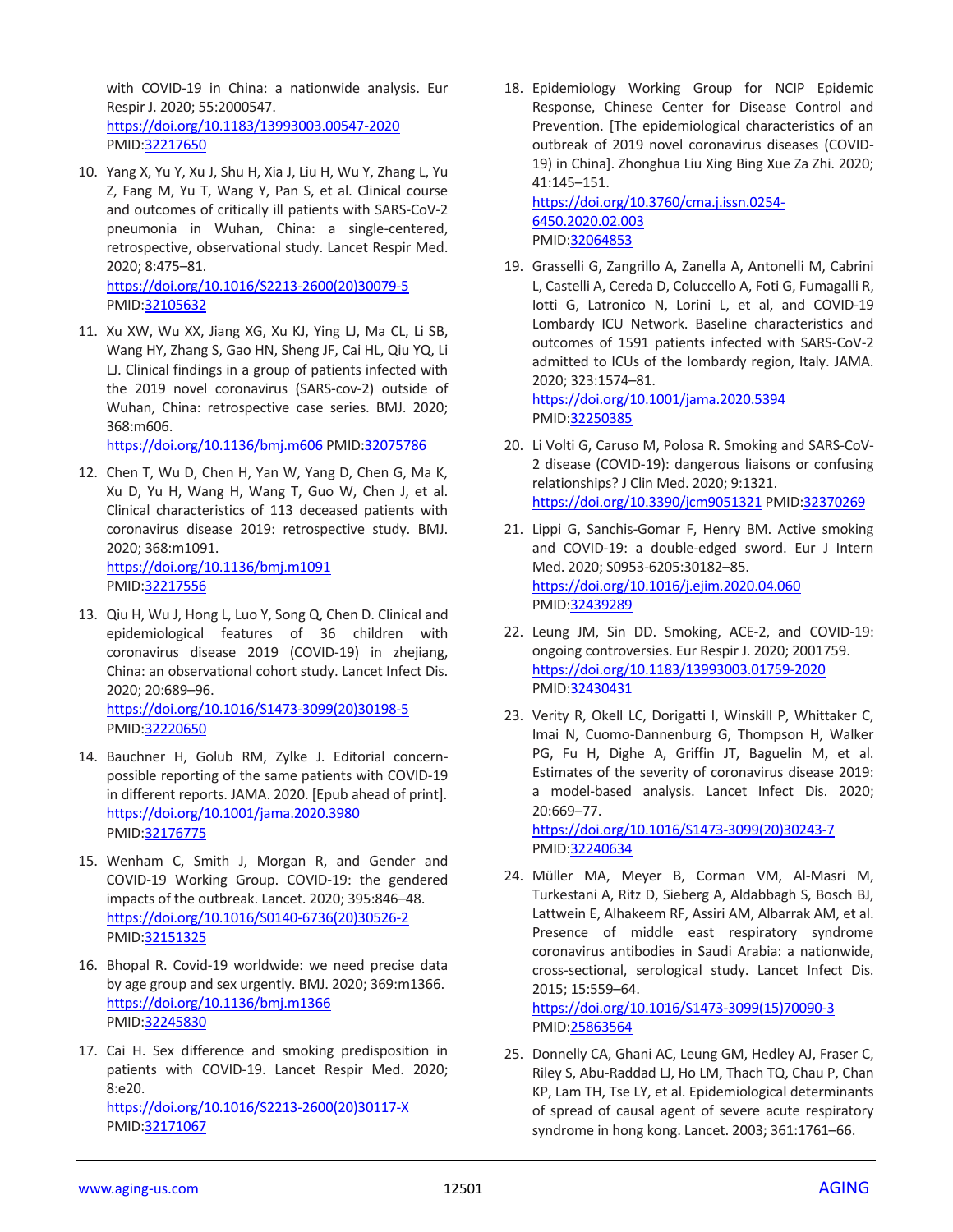[https://doi.org/10.1016/S0140-6736\(03\)13410-1](https://doi.org/10.1016/S0140-6736(03)13410-1) PMID[:12781533](https://pubmed.ncbi.nlm.nih.gov/12781533)

- 26. Turner AJ, Hiscox JA, Hooper NM. ACE2: from vasopeptidase to SARS virus receptor. Trends Pharmacol Sci. 2004; 25:291–94. <https://doi.org/10.1016/j.tips.2004.04.001> PMID[:15165741](https://pubmed.ncbi.nlm.nih.gov/15165741)
- 27. Wan Y, Shang J, Graham R, Baric RS, Li F. Receptor recognition by the novel coronavirus from Wuhan: an analysis based on decade-long structural studies of SARS coronavirus. J Virol. 2020; 94:e00127–20. <https://doi.org/10.1128/JVI.00127-20> PMID[:31996437](https://pubmed.ncbi.nlm.nih.gov/31996437)
- 28. Meng J, Xiao G, Zhang J, He X, Ou M, Bi J, Yang R, Di W, Wang Z, Li Z, Gao H, Liu L, Zhang G. Renin-angiotensin system inhibitors improve the clinical outcomes of COVID-19 patients with hypertension. Emerg Microbes Infect. 2020; 9:757–60. <https://doi.org/10.1080/22221751.2020.1746200> PMID[:32228222](https://pubmed.ncbi.nlm.nih.gov/32228222)
- 29. Liang W, Guan W, Chen R, Wang W, Li J, Xu K, Li C, Ai Q, Lu W, Liang H, Li S, He J. Cancer patients in SARS-CoV-2 infection: a nationwide analysis in China. Lancet Oncol. 2020; 21:335–37. [https://doi.org/10.1016/S1470-2045\(20\)30096-6](https://doi.org/10.1016/S1470-2045(20)30096-6) PMID[:32066541](https://pubmed.ncbi.nlm.nih.gov/32066541)
- 30. Xia Y, Jin R, Zhao J, Li W, Shen H. Risk of COVID-19 for patients with cancer. Lancet Oncol. 2020; 21:e180. [https://doi.org/10.1016/S1470-2045\(20\)30150-9](https://doi.org/10.1016/S1470-2045(20)30150-9) PMID[:32142622](https://pubmed.ncbi.nlm.nih.gov/32142622)
- 31. Wang H, Zhang L. Risk of COVID-19 for patients with cancer. Lancet Oncol. 2020; 21:e181. [https://doi.org/10.1016/S1470-2045\(20\)30149-2](https://doi.org/10.1016/S1470-2045(20)30149-2) PMID[:32142621](https://pubmed.ncbi.nlm.nih.gov/32142621)
- 32. Sharma R, Kinsey GR. Regulatory T cells in acute and chronic kidney diseases. Am J Physiol Renal Physiol. 2018; 314:F679–98. <https://doi.org/10.1152/ajprenal.00236.2017> PMI[D:28877881](https://pubmed.ncbi.nlm.nih.gov/28877881)
- 33. Liberati A, Altman DG, Tetzlaff J, Mulrow C, Gøtzsche PC, Ioannidis JP, Clarke M, Devereaux PJ, Kleijnen J, Moher D. The PRISMA statement for reporting systematic reviews and meta-analyses of studies that evaluate healthcare interventions: explanation and elaboration. BMJ. 2009; 339:b2700. <https://doi.org/10.1136/bmj.b2700>
	- PMI[D:19622552](https://pubmed.ncbi.nlm.nih.gov/19622552)
- 34. Metlay JP, Waterer GW, Long AC, Anzueto A, Brozek J, Crothers K, Cooley LA, Dean NC, Fine MJ, Flanders SA, Griffin MR, Metersky ML, Musher DM, et al. Diagnosis and Treatment of Adults with Community-acquired Pneumonia. An Official Clinical Practice Guideline of the American Thoracic Society and Infectious Diseases Society of America. Am J Respir Crit Care Med. 2019; 200:e45–e67.

<https://doi.org/10.1164/rccm.201908-1581ST> PMI[D:31573350](https://pubmed.ncbi.nlm.nih.gov/31573350)

- 35. Commission HC. (2020). The New Coronavirus Pneumonia Prevention and Control Guidelines of China.
- 36. Stang A. Critical evaluation of the newcastle-ottawa scale for the assessment of the quality of nonrandomized studies in meta-analyses. Eur J Epidemiol. 2010; 25:603–05. <https://doi.org/10.1007/s10654-010-9491-z> PMI[D:20652370](https://pubmed.ncbi.nlm.nih.gov/20652370)